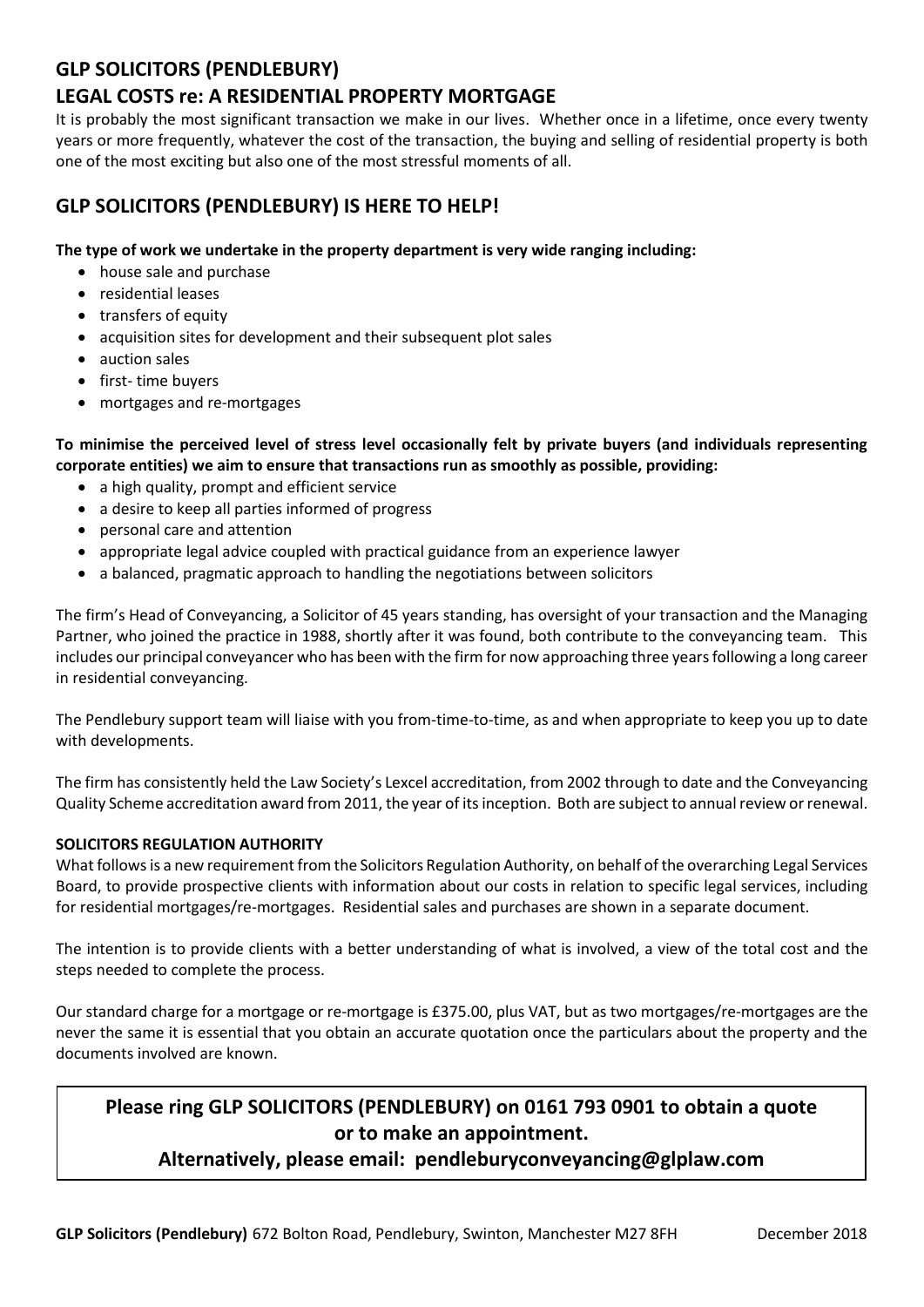## **GLP SOLICITORS MORTGAGE/RE-MORTGAGE OF A RESIDENTIAL PROPERTY**

This is a brief outlines of the various aspects of the work involved in dealing with your mortgage:

#### **STANDARD PROCEDURES:**

- obtaining Title to the property from the Land Registry, and other supporting papers and reviewing these documents, once received
- raising searches (if required by the lender) and checking all results
- obtaining redemption statement from existing lender (if any)
- attending to all related correspondence, telephone calls, faxes and emails
- preparing a report to you on the mortgage offer and conditions
- sending the mortgage deed to you for execution
- confirming your instructions for completion
- preparing a completion statement
- paying of an existing mortgage loan
- completing the new mortgage
- attending to formalities relating to registering the transaction at the Land Registry

#### **ESTIMATED FEES AND DISBURSEMENTS**

#### **1) PROFESSIONAL (LEGAL) FEES:**

Our standard fees for a typical house mortgage or re-mortgage range from around £350 (plus VAT) for a simple transaction to around £1,000 (plus VAT) for a substantial building on unregistered land. The average price for mortgage work in the six months to November 2018 was £625 (plus VAT).

There may an extra charge for dealing with a leasehold title ranging from £250 (plus VAT) to £350 (plus VAT) in addition to the standard fee and administration fees for submitting the Land Registry application via the portal

These figures may however vary in cases with special complications. This is why we will always give you an individual cost estimate at the start of the transaction, taking into account the actual features of your mortgage or re-mortgage

- approximate search fees (these vary from one local authority to another) £250
- electronic money transfer fee £15 (plus VAT), per item transferred
- pre-completion searches approximately £7
- Land Registry fee for title documentation £6 to £20
- Land Registry fee see below

#### **ADDITIONAL ANTICIPATED DISBURSEMENTS FOR LEASEHOLD PURCHASE\***

- Notice of Charge fee (if the property is to be mortgaged) This fee is set out in the lease, determined by the Landlord. Often the fee is between £10 (plus VAT) and £350 (plus VAT).
- Certificate of Compliance Fee To be confirmed upon receipt of the lease, and can range between £30 (plus VAT) and £150, plus VAT.

*\*These fees vary from property to property and can on occasion be significantly more than the ranges given above We can give you an accurate figure once we have sight of your specific documents*

#### **2) DISBURSEMENTS**

Disbursements, as defined for VAT purposes, are costs related to your matter that are payable to third parties, such as Land Registry fees and which do not add value to the legal work that we undertake on your behalf. We handle the payment of the disbursements on your behalf to ensure a smoother process

#### **LAND REGISTRY REGISTRATION FEE**

We cannot estimate this figure. However, you can calculate the amount you will need to pay by using Land Registry's website: www.gov.uk/guidance/hm-land-registry-registrations-services-fees#scale-2-fees.

**GLP Solicitors (Pendlebury)** 672 Bolton Road, Pendlebury, Swinton, Manchester M27 8FH December 2018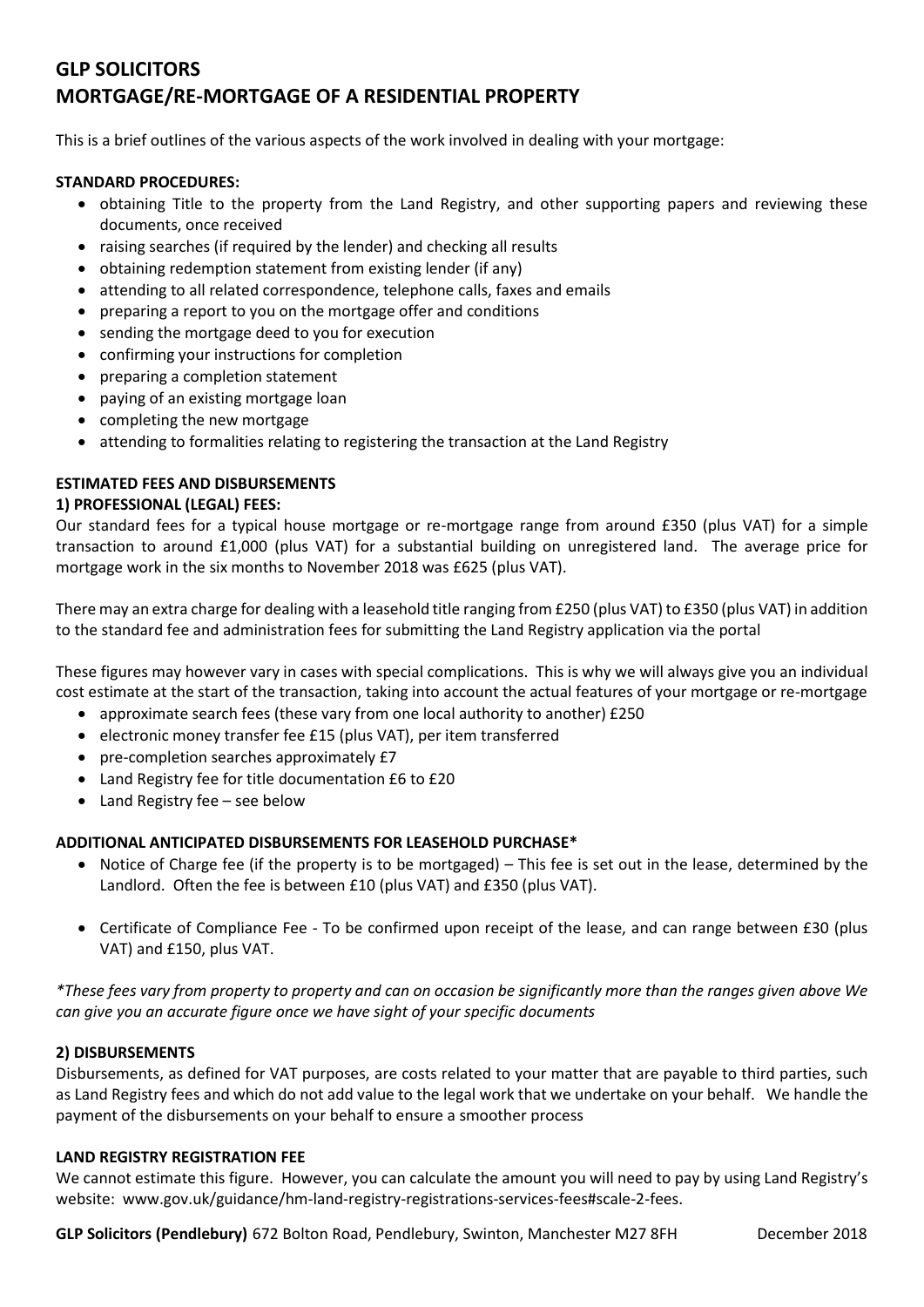#### **BY WAY OF EXAMPLE:**

For a mortgage of a registered freehold residential property at £250,000 with no complications:-

| Our legal fees                                     |       | <b>Net Cost</b><br>395.00 | VAT @ 20%<br>79.00 |
|----------------------------------------------------|-------|---------------------------|--------------------|
| <b>Add: Solicitor's costs</b>                      |       |                           |                    |
| Searches                                           |       |                           |                    |
| Pre-completion searches                            | 6.00  |                           | 1.20               |
| <b>Bank charges</b>                                | 15.00 |                           | 3.00               |
| <b>Total fees</b>                                  |       | 21.00                     |                    |
|                                                    |       | 416.00                    | 83.20              |
| <b>Add: Disbursements</b>                          |       |                           |                    |
| Land Registry charges for official copies of title |       | 6.00                      |                    |
| Land Registry Fee                                  |       | 40.00                     |                    |
|                                                    |       | 462.00                    | 83.20              |
| Add: VAT @20%                                      |       | 83.20                     |                    |
| Total (estimated for this example)                 |       | 545.20                    |                    |

The range of the total bills sent to mortgage related clients during the six months to November 2018 was from £348 to £683, including VAT.

#### **OUR ESTIMATES DO NOT INCLUDE ANY ADVICE ABOUT THE FOLLOWING ASPECTS:-**

- taxation issues
- matters relating to survey or the state and condition of the property
- division of mortgage proceeds between joint owners
- the validity or enforceability of any guarantees relating to work done at the property
- affordability, suitability or otherwise of any mortgage or loan you are obtaining
- application of proceeds of mortgage for the purchase of another property which you may be buying with another person

#### **We reserve the ability to charge extra if the transaction becomes out of the ordinary and demands additional time to resolve any problems, these could include :-**

- defective title
- lack of planning documentation from you
- dealing with unregistered title
- dealing with more than one registered title
- tenanted buy to let property
- dealing with third party lawyers
- arranging conveyancing indemnity policy
- drafting statutory declaration
- drafting declaration of trust
- advising adult occupier required to sign consent form for lender
- shared ownership lease
- leasehold properties only dealing with deed of variation of Lease

We will always advise you immediately about any complication, and discuss the potential impact on price before any additional charges are incurred.